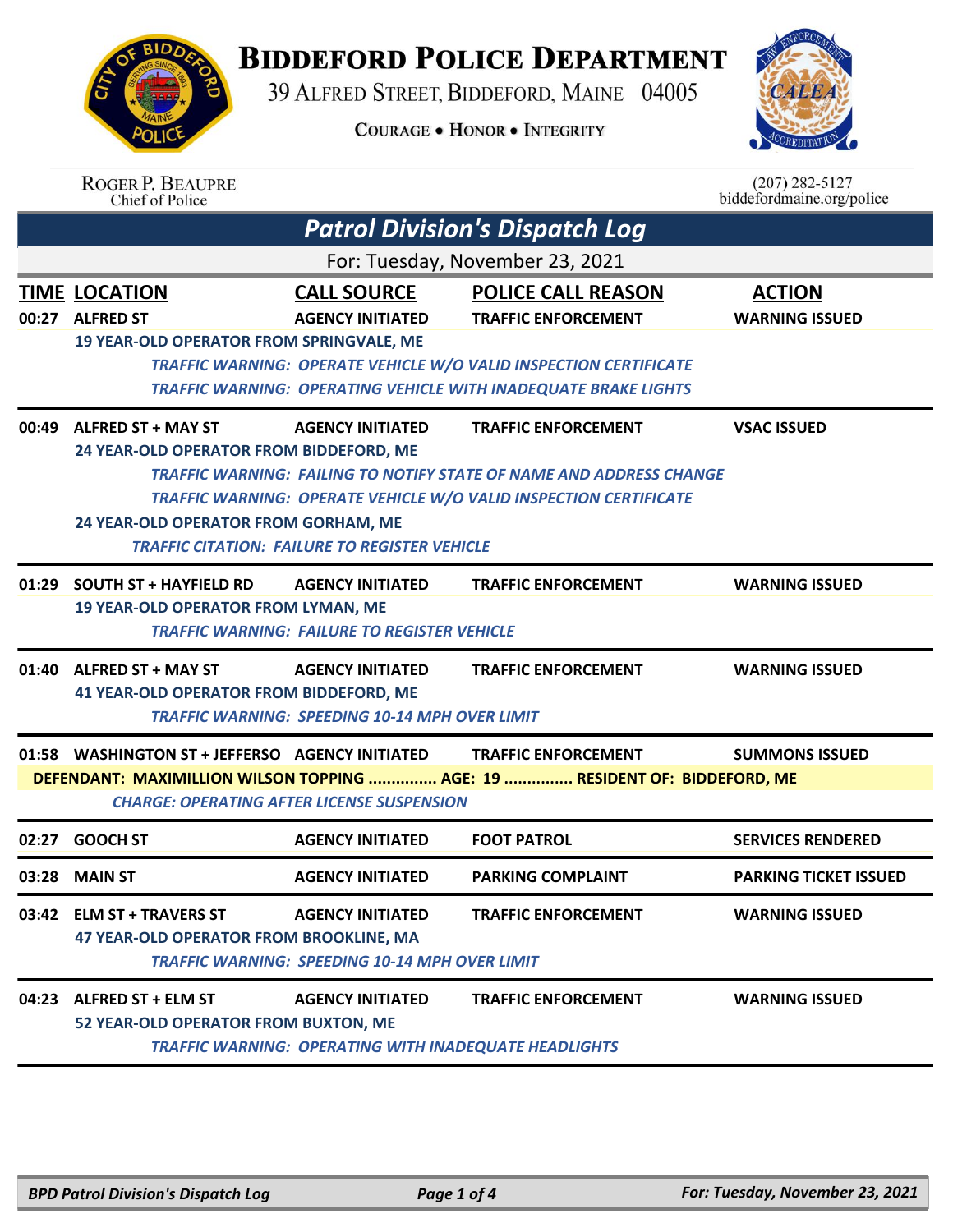|                                                                                                              | <b>TIME LOCATION</b>                                                                        | <b>CALL SOURCE</b>                                          | <b>POLICE CALL REASON</b>                                      | <b>ACTION</b>                |  |
|--------------------------------------------------------------------------------------------------------------|---------------------------------------------------------------------------------------------|-------------------------------------------------------------|----------------------------------------------------------------|------------------------------|--|
|                                                                                                              | 07:00 WEST ST + PROSPECT ST                                                                 | <b>E-911 CALL</b>                                           | <b>ASSIST: VEHICLE CRASH - FIRE / EMS SUMMONS ISSUED</b>       |                              |  |
|                                                                                                              |                                                                                             |                                                             | DEFENDANT: AMANDA LYNN BRIDGES  AGE: 31  RESIDENT OF: SACO, ME |                              |  |
| <b>CHARGE: VIOLATING CONDITION OF RELEASE</b><br>DEFENDANT: DAVID MATOS  AGE: 27  RESIDENT OF: BIDDEFORD, ME |                                                                                             |                                                             |                                                                |                              |  |
|                                                                                                              |                                                                                             | <b>CHARGE: OPERATING WHILE LICENSE SUSPENDED OR REVOKED</b> |                                                                |                              |  |
|                                                                                                              | 07:23 GRAHAM ST                                                                             | <b>RADIO</b>                                                | <b>SUSPICION</b>                                               | <b>SERVICES RENDERED</b>     |  |
|                                                                                                              |                                                                                             |                                                             |                                                                |                              |  |
|                                                                                                              | 07:33 LANDRY ST                                                                             | <b>NON-EMERGENCY CALL CRIMINAL MISCHIEF</b>                 |                                                                | <b>REPORT TAKEN</b>          |  |
|                                                                                                              | 08:07 HORRIGAN CT                                                                           | <b>NON-EMERGENCY CALL CRIMINAL MISCHIEF</b>                 |                                                                | <b>REPORT TAKEN</b>          |  |
|                                                                                                              | 08:59 POMERLEAU ST                                                                          | <b>E-911 CALL</b>                                           | <b>ASSIST: MEDICAL</b>                                         | <b>NO TRANSPORT</b>          |  |
|                                                                                                              | 09:34 ALFRED ST                                                                             |                                                             | NON-EMERGENCY CALL PRO-ACTIVE DV RESPONSE TEAM                 | <b>NO VIOLATION</b>          |  |
|                                                                                                              | <b>10:24 HILL ST</b>                                                                        | <b>AGENCY INITIATED</b>                                     | <b>SUSPICION</b>                                               | <b>SERVICES RENDERED</b>     |  |
|                                                                                                              | 11:57 ALFRED ST                                                                             | <b>WALK-IN AT STATION</b>                                   | <b>PAPERWORK</b>                                               | <b>PAPERWORK SERVED</b>      |  |
|                                                                                                              | 12:33 BELMONT AVE                                                                           | <b>AGENCY INITIATED</b>                                     | <b>PAPERWORK</b>                                               | <b>PAPERWORK NOT SERVED</b>  |  |
|                                                                                                              | 12:53 GRANITE ST                                                                            | <b>NON-EMERGENCY CALL CIVIL COMPLAINT</b>                   |                                                                | <b>SERVICES RENDERED</b>     |  |
|                                                                                                              | 13:10 BOULDER WAY                                                                           | <b>NON-EMERGENCY CALL TRESPASSING</b>                       |                                                                | <b>SERVICES RENDERED</b>     |  |
|                                                                                                              | 13:29 BLANDINGS WAY                                                                         | NON-EMERGENCY CALL PARKING COMPLAINT                        |                                                                | <b>PARKING TICKET ISSUED</b> |  |
|                                                                                                              | 13:30 ALFRED ST                                                                             | <b>NON-EMERGENCY CALL CRIMINAL MISCHIEF</b>                 |                                                                | <b>REPORT TAKEN</b>          |  |
|                                                                                                              | 13:34 BRACKETT ST                                                                           | <b>E-911 CALL</b>                                           | <b>SUSPICION</b>                                               | <b>REPORT TAKEN</b>          |  |
|                                                                                                              | 13:42 WEST ST                                                                               | <b>NON-EMERGENCY CALL TRESPASSING</b>                       |                                                                | <b>NEGATIVE CONTACT</b>      |  |
|                                                                                                              | 14:11 ALFRED ST                                                                             | <b>WALK-IN AT STATION</b>                                   | <b>ARTICLES LOST/FOUND</b>                                     | <b>REPORT TAKEN</b>          |  |
|                                                                                                              | 14:14 HILL ST                                                                               | <b>RADIO</b>                                                | <b>IMPOUND YARD OPENED</b>                                     | <b>SERVICES RENDERED</b>     |  |
|                                                                                                              | 14:24 ELM ST                                                                                | <b>AGENCY INITIATED</b>                                     | <b>PRO-ACTIVE DV RESPONSE TEAM</b>                             | <b>NO VIOLATION</b>          |  |
|                                                                                                              | 14:48 ALFRED ST                                                                             | <b>OTHER</b>                                                | <b>DA/DHHS REFERRAL</b>                                        | <b>REPORT TAKEN</b>          |  |
|                                                                                                              | 15:07 ELM ST                                                                                | <b>E-911 CALL</b>                                           | 911 MISUSE                                                     | <b>NEGATIVE CONTACT</b>      |  |
| 15:13                                                                                                        | <b>MAIN ST</b>                                                                              | <b>AGENCY INITIATED</b>                                     | <b>COMMUNITY ENGAGEMENT</b>                                    | <b>NO VIOLATION</b>          |  |
| 15:19                                                                                                        | <b>MEDICAL CENTER DR</b>                                                                    | <b>AGENCY INITIATED</b>                                     | <b>OUT FOR FOLLOW UP</b>                                       | <b>SERVICES RENDERED</b>     |  |
|                                                                                                              | <b>15:20 BRADBURY ST</b>                                                                    | <b>AGENCY INITIATED</b>                                     | <b>PARKING COMPLAINT</b>                                       | <b>SUMMONS ISSUED</b>        |  |
| DEFENDANT: TONY J MERCIER  AGE: 47  RESIDENT OF: BIDDEFORD, ME                                               |                                                                                             |                                                             |                                                                |                              |  |
|                                                                                                              | <b>CHARGE: FAILURE TO REGISTER VEHICLE</b><br><b>CHARGE: VIOLATING CONDITION OF RELEASE</b> |                                                             |                                                                |                              |  |
|                                                                                                              | 16:13 HILL ST                                                                               | <b>AGENCY INITIATED</b>                                     | <b>TRAFFIC ENFORCEMENT</b>                                     | <b>WARNING ISSUED</b>        |  |
|                                                                                                              | <b>45 YEAR-OLD OPERATOR FROM BIDDEFORD, ME</b>                                              |                                                             |                                                                |                              |  |
| <b>TRAFFIC WARNING: FAILURE TO REGISTER VEHICLE</b>                                                          |                                                                                             |                                                             |                                                                |                              |  |
|                                                                                                              |                                                                                             |                                                             |                                                                |                              |  |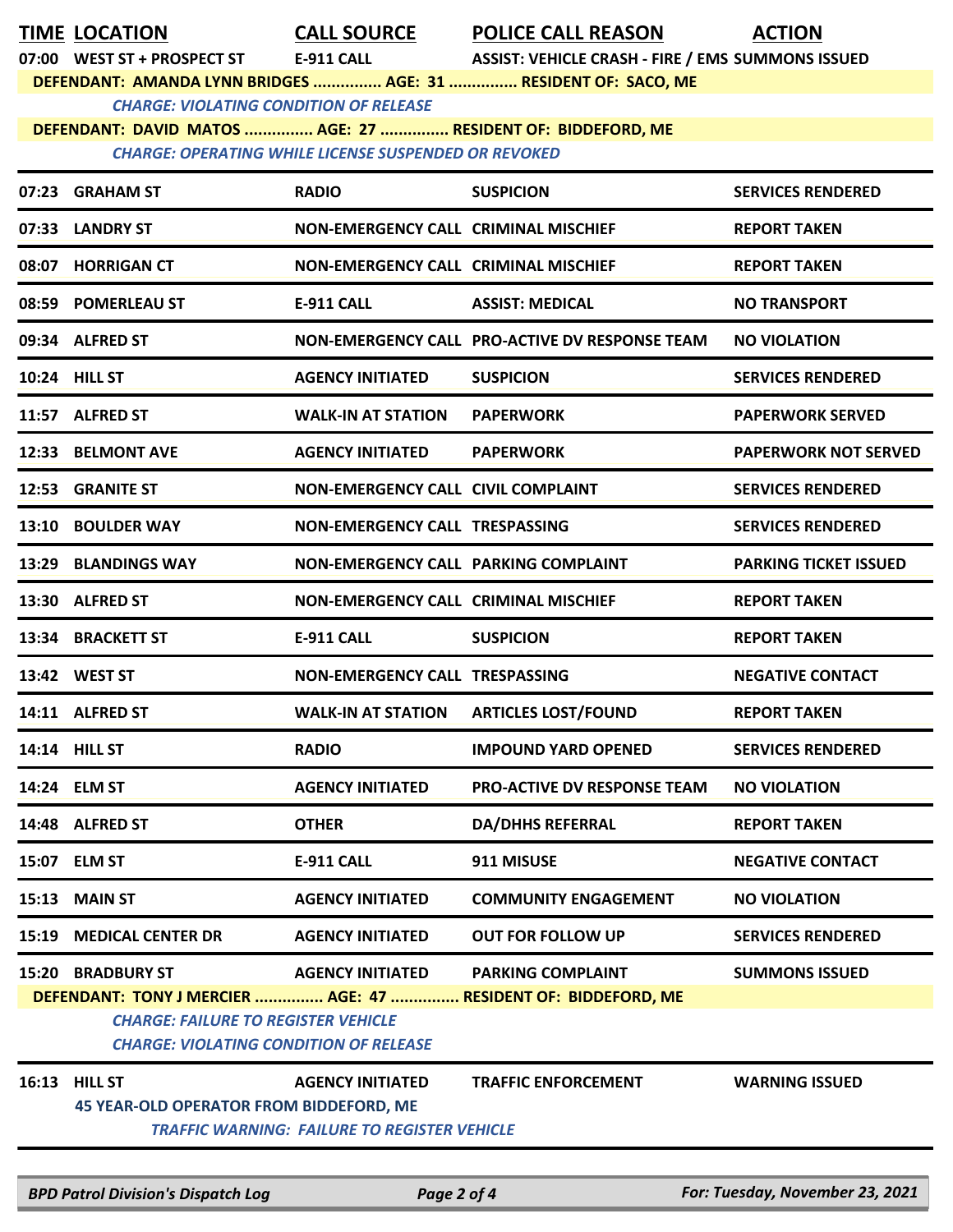|       | <b>TIME LOCATION</b><br>16:33 ST JOSEPH ST                                       | <b>CALL SOURCE</b>                                                                                                                                 | <b>POLICE CALL REASON</b><br>NON-EMERGENCY CALL VEHICLE CRASH - POLICE ONLY                                                                                                 | <b>ACTION</b><br><b>REPORT TAKEN</b> |
|-------|----------------------------------------------------------------------------------|----------------------------------------------------------------------------------------------------------------------------------------------------|-----------------------------------------------------------------------------------------------------------------------------------------------------------------------------|--------------------------------------|
|       | 16:39 ELM ST + FOREST ST<br>23 YEAR-OLD OPERATOR FROM BIDDEFORD, ME              | <b>AGENCY INITIATED</b>                                                                                                                            | <b>TRAFFIC ENFORCEMENT</b><br><b>TRAFFIC WARNING: FAILING TO NOTIFY STATE OF NAME AND ADDRESS CHANGE</b><br><b>TRAFFIC WARNING: OPERATING WITHOUT HEADLIGHTS AFTER DARK</b> | <b>WARNING ISSUED</b>                |
|       | <b>16:41 WESTMORE AVE</b>                                                        | <b>WALK-IN AT STATION</b>                                                                                                                          | <b>THEFT</b>                                                                                                                                                                | <b>REPORT TAKEN</b>                  |
|       | 16:45 MARINER WAY                                                                | <b>AGENCY INITIATED</b>                                                                                                                            | <b>COMMUNITY ENGAGEMENT</b>                                                                                                                                                 | <b>SERVICES RENDERED</b>             |
|       | 16:47 ELM ST                                                                     | <b>AGENCY INITIATED</b><br><b>CHARGE: OPERATING WHILE LICENSE SUSPENDED OR REVOKED</b>                                                             | <b>VIOL OF BAIL CONDITIONS</b><br>DEFENDANT: CHELSEY JULIA LIBBY  AGE: 30  RESIDENT OF: BIDDEFORD, ME<br><b>TRAFFIC WARNING: OPERATING WITHOUT HEADLIGHTS AFTER DARK</b>    | <b>ARREST(S) MADE</b>                |
|       | <b>CHARGE: VIOLATING CONDITION OF RELEASE</b>                                    | <b>TRAFFIC WARNING: OPERATING WITHOUT HEADLIGHTS AFTER DARK</b>                                                                                    | DEFENDANT: TIMOTHY MICHAEL LIBBY  AGE: 36  RESIDENT OF: BIDDEFORD, ME                                                                                                       |                                      |
| 17:03 | <b>BRADBURY ST</b>                                                               | <b>NON-EMERGENCY CALL SUSPICION</b>                                                                                                                |                                                                                                                                                                             | <b>SERVICES RENDERED</b>             |
|       | 17:57 BARRA RD                                                                   | <b>E-911 CALL</b>                                                                                                                                  | <b>VEHICLE CRASH - POLICE ONLY</b>                                                                                                                                          | <b>SERVICES RENDERED</b>             |
| 18:04 | <b>MAIN ST + EMERY ST</b><br><b>46 YEAR-OLD OPERATOR FROM SOUTH PORTLAND, ME</b> | <b>AGENCY INITIATED</b>                                                                                                                            | <b>TRAFFIC ENFORCEMENT</b><br><b>TRAFFIC WARNING: OPERATING WITHOUT HEADLIGHTS AFTER DARK</b>                                                                               | <b>WARNING ISSUED</b>                |
|       | 18:10 ALFRED ST                                                                  | <b>AGENCY INITIATED</b>                                                                                                                            | <b>PAPERWORK</b>                                                                                                                                                            | <b>REFERRED OTHER AGENCY</b>         |
|       | 18:45 FALL ST                                                                    | <b>AGENCY INITIATED</b>                                                                                                                            | <b>PAPERWORK</b>                                                                                                                                                            | <b>NEGATIVE CONTACT</b>              |
|       | 19:07 HAZEL ST                                                                   | NON-EMERGENCY CALL HARASSMENT                                                                                                                      |                                                                                                                                                                             | <b>UNFOUNDED</b>                     |
| 19:22 | <b>WENTWORTH ST</b>                                                              | NON-EMERGENCY CALL DISTURBANCE / NOISE                                                                                                             |                                                                                                                                                                             | <b>UNFOUNDED</b>                     |
| 20:00 | <b>BELMONT AVE</b>                                                               | <b>AGENCY INITIATED</b>                                                                                                                            | <b>PAPERWORK</b>                                                                                                                                                            | <b>NEGATIVE CONTACT</b>              |
| 20:25 | <b>ELM ST</b>                                                                    | <b>AGENCY INITIATED</b>                                                                                                                            | PHONE CALL FOLLOW UP                                                                                                                                                        | <b>SERVICES RENDERED</b>             |
| 21:27 | <b>ALFRED ST</b><br>30 YEAR-OLD OPERATOR FROM BIDDEFORD, ME                      | <b>AGENCY INITIATED</b><br>TRAFFIC WARNING: FAILING TO DISPLAY INSPECTION CERTIFICATE<br><b>TRAFFIC WARNING: MOTOR VEHICLE FOLLOWING TOO CLOSE</b> | <b>TRAFFIC ENFORCEMENT</b><br><b>TRAFFIC WARNING: OPERATING MOTOR VEHICLE WITH OBSTRUCTED VIEW</b>                                                                          | <b>WARNING ISSUED</b>                |
|       | 21:52 GRANITE ST                                                                 | NON-EMERGENCY CALL DISTURBANCE / NOISE                                                                                                             |                                                                                                                                                                             | <b>UNFOUNDED</b>                     |
|       | 23:20 FALL ST                                                                    | <b>AGENCY INITIATED</b>                                                                                                                            | <b>PAPERWORK</b>                                                                                                                                                            | <b>PAPERWORK SERVED</b>              |
|       | 23:25 ALFRED ST<br>24 YEAR-OLD OPERATOR FROM HOLLIS, ME                          | <b>AGENCY INITIATED</b>                                                                                                                            | <b>TRAFFIC ENFORCEMENT</b><br>TRAFFIC CITATION: OPERATE VEHICLE W/O VALID INSPECTION CERTIFICATE<br>TRAFFIC WARNING: OPERATING VEHICLE WITH INADEQUATE BRAKE LIGHTS         | <b>VSAC ISSUED</b>                   |

*BPD Patrol Division's Dispatch Log Page 3 of 4 For: Tuesday, November 23, 2021*